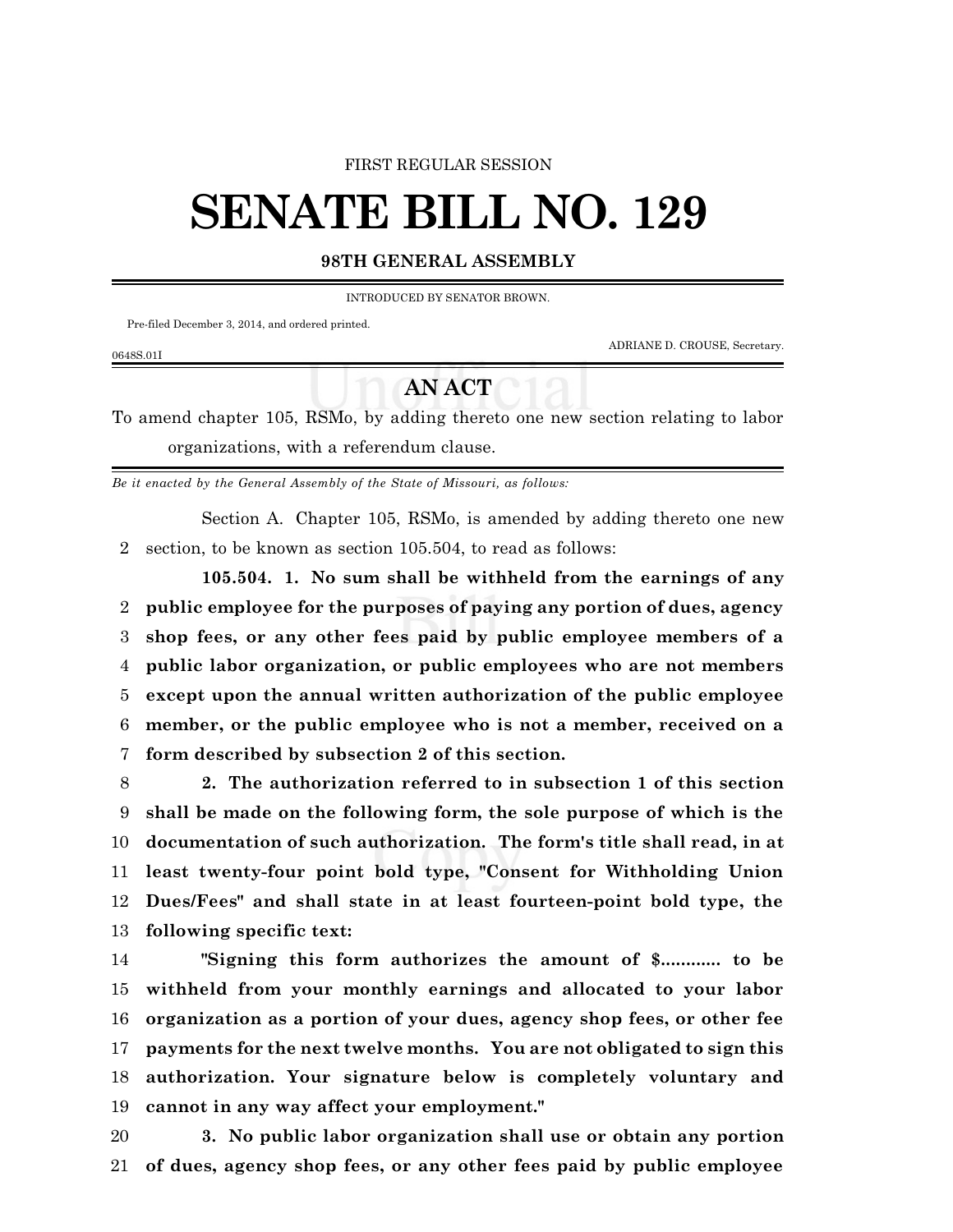**members of the labor organization, or public employees who are not members, to make contributions or expenditures as defined in section 130.011, except upon the written authorization of such member or non member, received within the previous twelve months on a form described by subsection 4 of this section signed by such member or non member and an officer of the union.**

 **4. The authorization referred to in subsection 3 of this section shall be made on the following form, the sole purpose of which is the documentation of such authorization. The form's title shall read, in at least twenty-four point bold type, "Consent for Political Use of Dues/Fees", and shall state in at least fourteen point bold type, the following specific text:**

 ~ **"Signing this form authorizes your union to use the amount of \$................ from each of your dues or agency shop fee payments during the next twelve months as a political contribution or expenditure."**

 ~ **"Signing this form requests your union to use the amount of \$................ from each of your dues or agency shop fee payments during the next twelve months as a political contribution to a continuing committee formed by your public labor organization. Check applicable box.**

 **You are not obligated to sign this authorization. Your signature below is completely voluntary and cannot in any way affect your employment."**

 **5. Any public labor organization that uses any portion of dues, agency shop fees, or other fees to make contributions or expenditures under subsection 3 of this section shall maintain records that include a copy of each authorization obtained under subsection 4 of this section, the amounts and dates funds were actually transferred, the amounts and dates funds were transferred to the public labor organization's continuing committee. Records maintained under this subsection shall not include the employee's home address or telephone number.**

 **6. Copies of all records maintained under subsection 5 of this section shall be sent to the labor and industrial relations commission established under section 286.005.**

**7. Individuals who do not authorize contributions or**